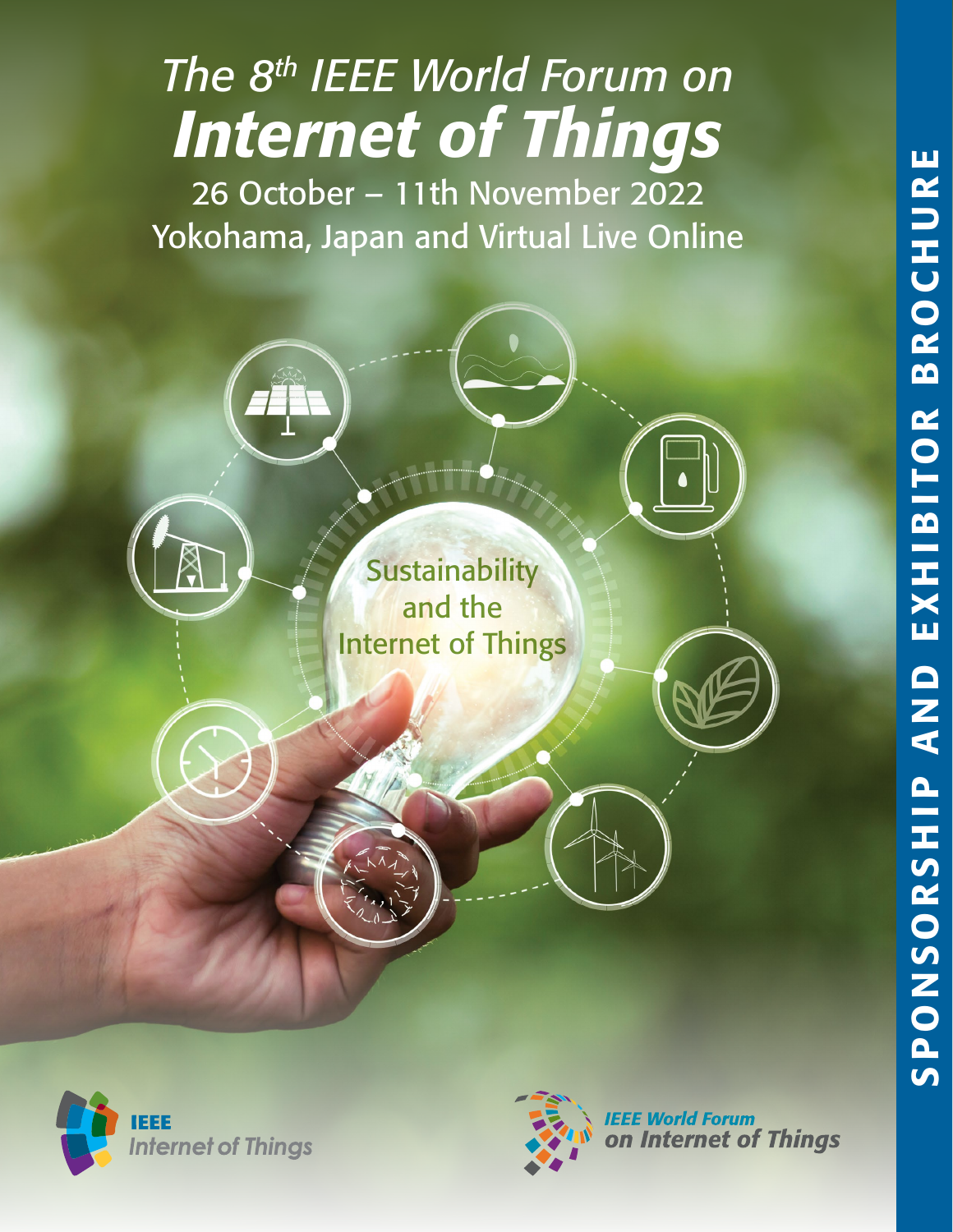*The 8th IEEE World Forum on Internet of Things (IEEE WFIoT2022) is the premier event of [the](https://iot.ieee.org/)  [Multi-Society IEEE IoT Initiative](https://iot.ieee.org/). You will find a comprehensive and exciting program that brings the latest developments from industry, the business world, the public sector, and the research community. The World Forum attracts the most prominent people from across the breath of the IoT ecosystem, the latest news of significant innovations and advances from the academic community, and shared experiences from practitioners and end-users about the successes and challenges of IoT deployments. The World Forum is all about the nurture and promotion of IoT for the benefit of society and humanity. The conference is focused on the betterment of life through the responsible and ethical adoption of IoT technologies, applications, and solutions.*

## THE IMPACT OF SUSTAINABILITY AND IoT

The Theme for the World Forum is "Sustainability and the Internet of Things". You will find that the discussion and dialog at the conference will emphasize presentations and panels addressing the four pillars of sustainability: human, social, economic, and environmental. The World Forum will specifically focus on how technical IoT applications and solutions contribute to the seventeen Sustainability Development Goals that were developed as a reaction to the *[UN Brundtland Report.](https://sustainabledevelopment.un.org/content/documents/5987our-common-future.pdf)*

## The WFIoT2022 program consists of the following:

- A Plenary Program that addresses all registrants for the IEEE WFIoT2022. It consists of speeches and presentations from the foremost technologists and industry leaders in IoT, in key subject areas critical to the success and acceptance of IoT.
- The Technical Paper Program that is the heart of the conference and is composed of technical tracks aimed at the Research and Academic community. The technical tracks consist of peer reviewed papers with an emphasis on novel and original results and advanced ideas important and relevant to IoT and its future.
- Special Sessions that consist of peer-reviewed papers and interactive presentations focused on a selected "hot" general research topics of importance to IoT.
- Workshops that consist of peer-reviewed papers, presentations, panel discussions, and summary results about advanced and important topics relevant to IoT.
- Masters/PhD Forum and Student Paper Contest (MP) is a program for graduate students entering careers in IoT, where the participants propose and discuss brand-new ideas addressing issues related to IoT.
- Industry Forums consist of presentations and panel discussions led by prominent practitioners and aimed at research topics important to industrial and business related IoT issues.
- Tutorials that provide detailed technical information about key technologies essential for developing IoTrelated hardware, software, systems, and operations.
- Vertical and Topical Tracks cover designated topics important to IoT in general and to the host region. Leading experts will lead interactive presentations, focused on topics of importance to IoT practitioners, addressing aspects of actual IoT implementation, adoption, deployment, and operation.
- Women in Engineering (WIE) Forum facilitates discussion about topics related to women in the IoT community, in areas that affect industry, the public sector, and the research community.
- Young and Professionals (YP) Forum provides a world-wide opportunity for networking, information sharing, and exchange of opinions among young professionals in research and academia, business, industry, and in engineering practice.
- **Entrepreneurial Forum** will bring together startups, small and medium business owners, incubator organizations, and venture capitalists, to share experience that will help manage and grow and successful IoT companies.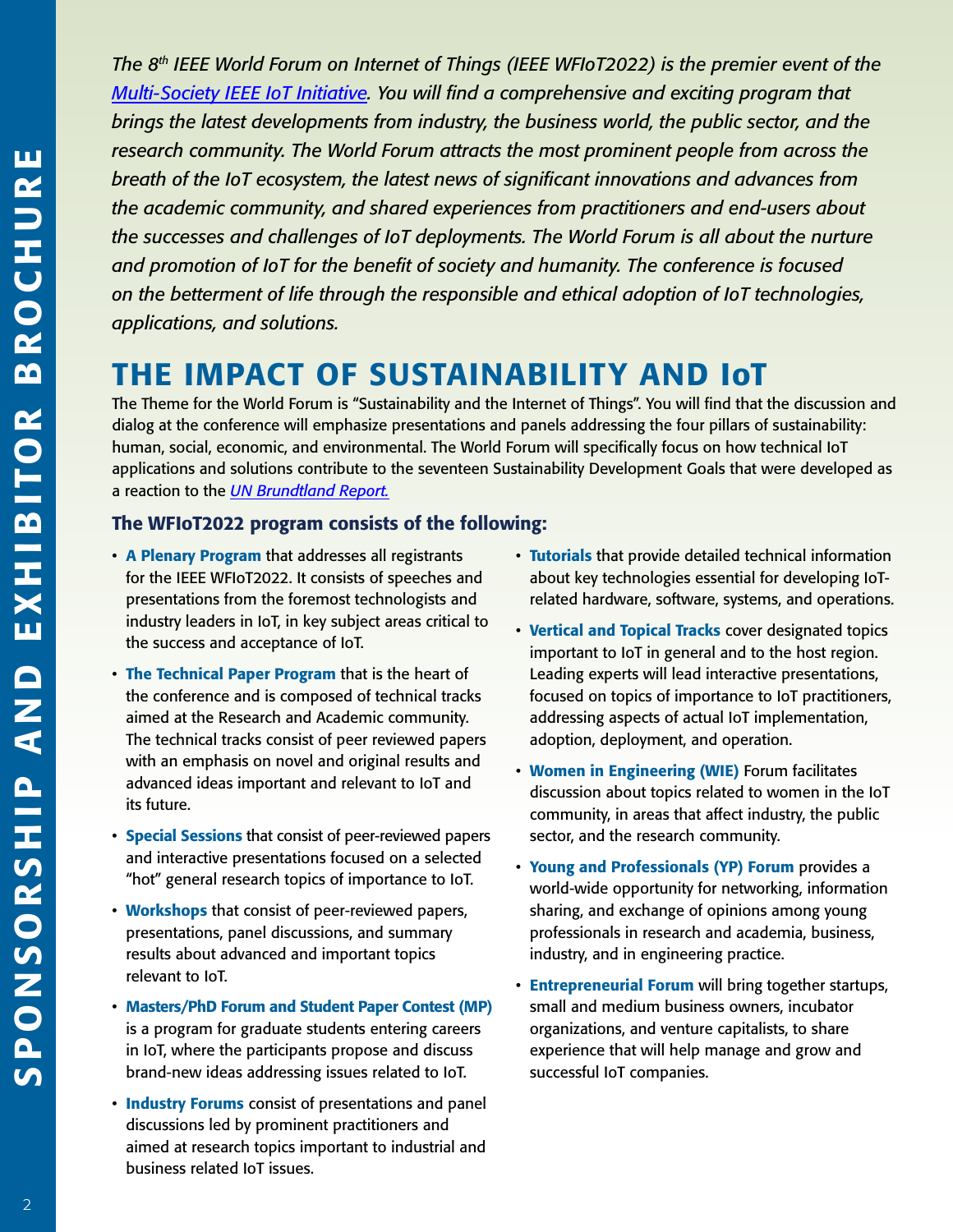The IEEE WFIoT2022 will be held as a hybrid conference consisting of both Virtual Live Online and Face-to-Face sessions, that include local and remote presence. The live sessions will be held at the Pacifico North Conference Center in Yokohama, Japan.

In view of the guidance about the COVID Pandemic and continued restrictions on international travel we have elected to hold the conference and all its components in their entirety. In doing so we will provide all participants with a safe and convenient way to be involved. At the same time, we will program the World Forum to be highly interactive with sessions timed to encourage broad participation from around the Globe.

The Forum offers you visibility to over 409,000 members of the IEEE and of the IoT Community specializing in IoT. Whether you are looking for specific solutions, seeking expertise, exchanging experiences, or recruiting new staff, the Forum exposes you to the best talent from around the world. It offers your personnel: access to network with the larger IoT technical community and to learn about the latest developments, what's coming next from research organizations, successes from actual deployments, and approaches to the hard technical and operational problems that need attention.

The sponsorship and exhibit program offers our sponsors the opportunity to showcase the thought leadership that distinguishes their organizations in a setting visible to potential customers and possible partners and will expose them to the larger ecosystem that is so vital to IoT. We welcome speakers from the sponsoring organization to participate in the Vertical and Topical Tracks or the IoT Slam organized by the IoT Community ([https://iotcommunity.net\)](https://iotcommunity.net) portions of the program at discounted rates.

The sponsorship and exhibit program offers our sponsors the opportunity to showcase the thought leadership that distinguishes their organizations in a setting visible to potential customers and possible partners, and will expose them to the larger ecosystem that is so vital to IoT. We welcome speakers from the sponsoring organization to participate in the Vertical and Topical Tracks or IoT Slam portions of the program at discounted rates.